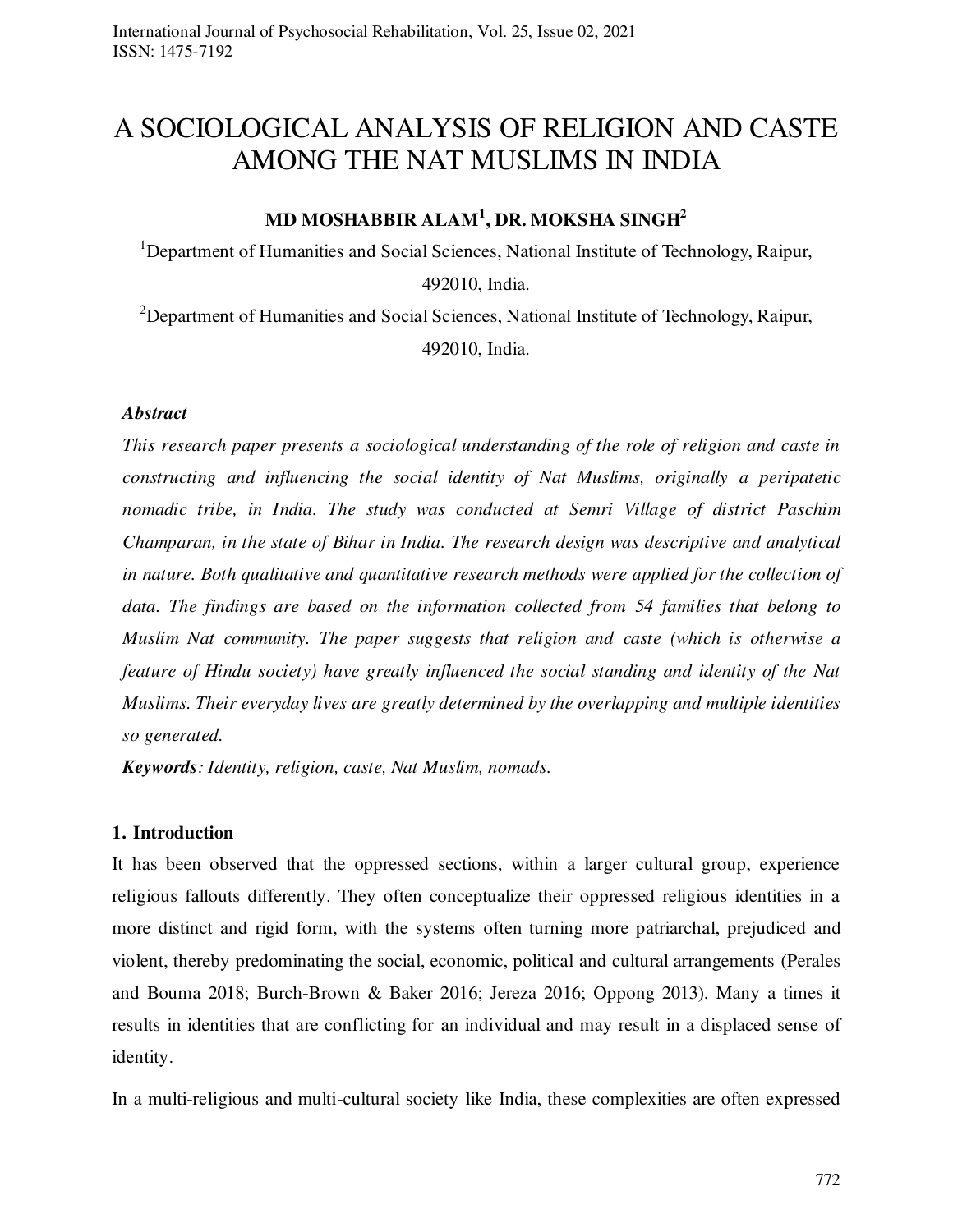through conventional actions such that socio-economic barriers are constructed on the basis of religion and caste towards the powerless social groups like the tribes and certain castes (Davindera 1997). In order to safeguard the interests of such groups in India, there are over 400 communities who have been legally and constitutionally recognized as scheduled tribes, many among whom are Muslims<sup>1</sup>. Many researchers have analyzed faith and the nature of marginalization among the Muslims (Ali 2001; Azeez et al. 2017; Davindera 1997; Sikand 2004b) while a few have emphasized the existence of caste and the resulting discrimination (Ali 2010; Jangir & Rajnat 2020; Sikand 2004a, Swarankar 1999).

The word 'caste' finds its origin both in Spanish and Portuguese concept of 'casta' and which means lineage or race. The modern caste system in India is often recognized as the 'colonial superimposition' of 'casta' (William, 1915). It was in the  $15<sup>th</sup>$  century that the colonizers had started using the term in India to describe its stratified society. However, over the period of time the caste system in India became more rigid and discriminatory (Dirks 2001). Many scholars have discussed and tried to build an understanding on the sociological phenomenon of the caste system. The important one among these have been Dumont (1981), Beteille (1965), Ghurye (2016), Dube (2017), Jodhka (2012), Ali (2001), Guru (2019), Rege (2004) and Kumar (2014).

According to Herbert H. Risley (1981), "a caste may be defined as a collection of families or groups of families bearing a common name which usually denotes or is associated with specific occupation, claiming common descent from a mythical ancestor, human or divine, professing to follow the same professional, callings and are regarded by those who are competent to give an opinion as forming a single homogeneous community." Senart (1930), a French Indologist, defines a caste as "a close corporation, in theory at any rate rigorously hereditary : equipped with a certain traditional and independent organization, including a chief and a council, meeting on occasion in assemblies of more or less plenary authority and joining together at certain festivals : bound together by common occupations, which relate more particularly to marriage and to food and to questions of ceremonial pollution, and ruling its members by the exercise of jurisdiction, the extent of which varies, but which succeeds in making the authority of the community more felt by the sanction of certain penalties and, above all, by final irrevocable exclusion from the group." Sociologist Ketkar (2010) defines caste as "a social group having two characteristics: (A)

 $\overline{a}$ 

<sup>1</sup> https://censusindia.gov.in/Tables\_Published/SCST/ST%20Lists.pdf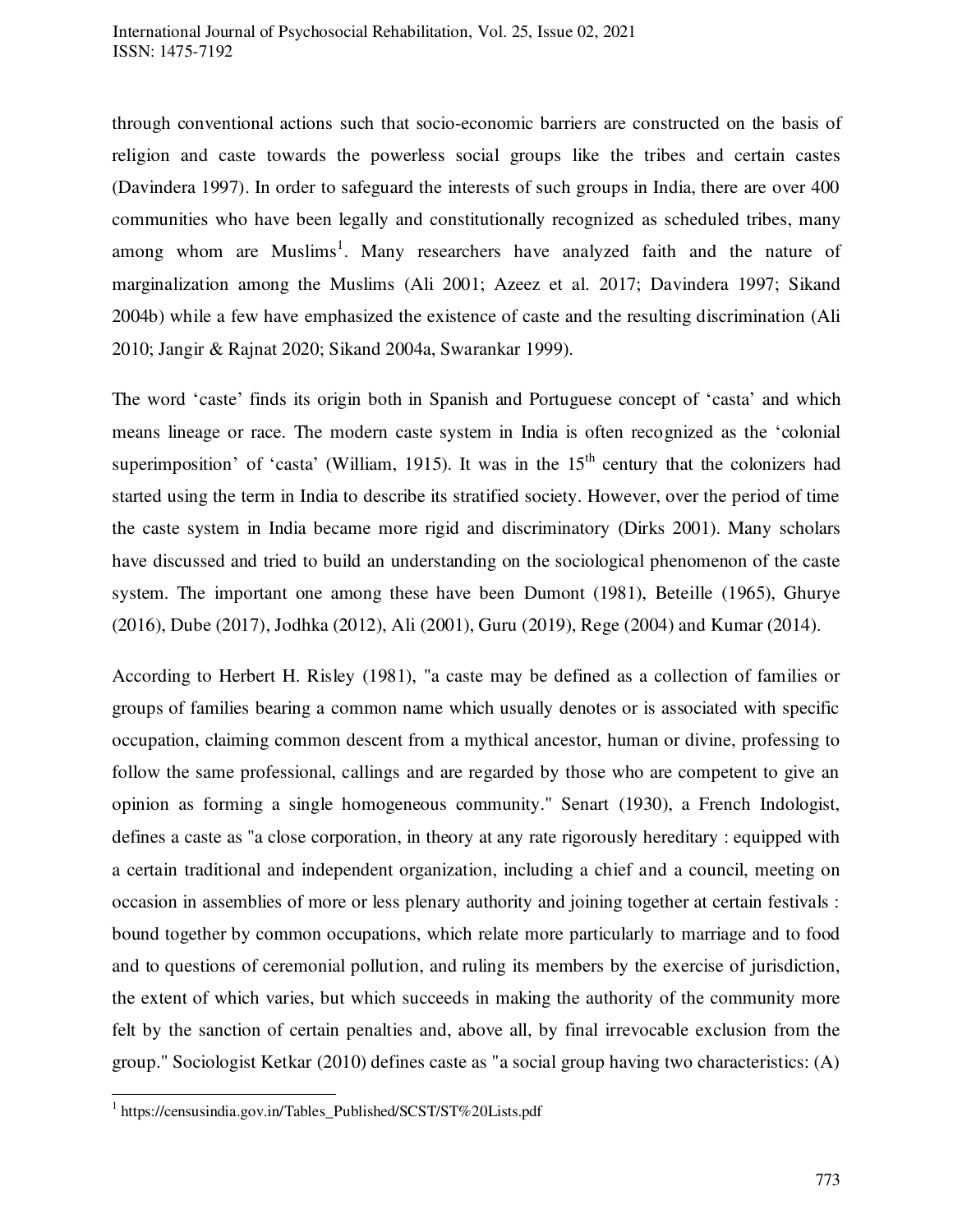membership is confined to those who are born of members and includes all persons so born (B) the members are forbidden by an inexorable social law to marry outside the group." British Anthropologist Nesfield (2015) defines a caste as "a class of the community which disowns any connection with any other class and can neither intermarry nor eat nor drink with any but persons of their own community." Looking at the above understanding on caste, it can be said that the latter has both the elements of simplicity and complexities.

Most case studies on Muslims contend for their Indian origin and their similarity to concept of caste as it exists in Hinduism. Dumont (1980:210) finds that caste among Muslims is "weakened or incomplete, but not lacking altogether." Ahmad (1978a:12) argues that "among the Muslims caste remains a base for social ties; however, its structure has greatly weakened and changed over time." A few scholars also suggest that in some aspects it varies from the Hindu caste model. For instance, caste among the Muslims is not as complicated as that in Hinduism. There is no sense of purity and pollution, with ill defined work specialization and little established rules on who can and should share food (Ali 2010, Sikand 2004a) While in Hinduism such social bounding have been adequately defined and practiced (Beteille 2012; Sarkar 2006; Shah 2001; Shinde 2005).

Scholars have taken great interest in understanding such unique and interesting social phenomenon existing among the diversified communities in India. Special emphasis has been given to understanding the problems encountered by dalits, adivasis, minorities and nomads in the contemporary socio-cultural and religious scenarios (Michael 2007; Singh 2008; Yengde 2019). However, certain communities have not found much scholarly attention owing to various reasons. A constantly mobile lifestyle with no fixed habitation has been an important one. The Nats are one such community.

# *1.1 The Nats*

 $\overline{a}$ 

The Nats are semi-nomadic people, who lead a peripatetic lifestyle. They are identified as the  $DNTs<sup>2</sup>$  i.e., De-notified and Nomadic Tribes<sup>3</sup> and their dwellings can be seen in states such as

 $2$  They are nomadic and semi nomadic people, who were listed in the Criminal Tribes Act of 1871 during British Colonialism in India. This act has been abolished after India got independence and passed Habitual Offenders Act, 1952.

<sup>3</sup> Saksena, H.S. (1975). Denotified Communities of Uttar Pradesh in Perspective, *Indian Anthropologist*,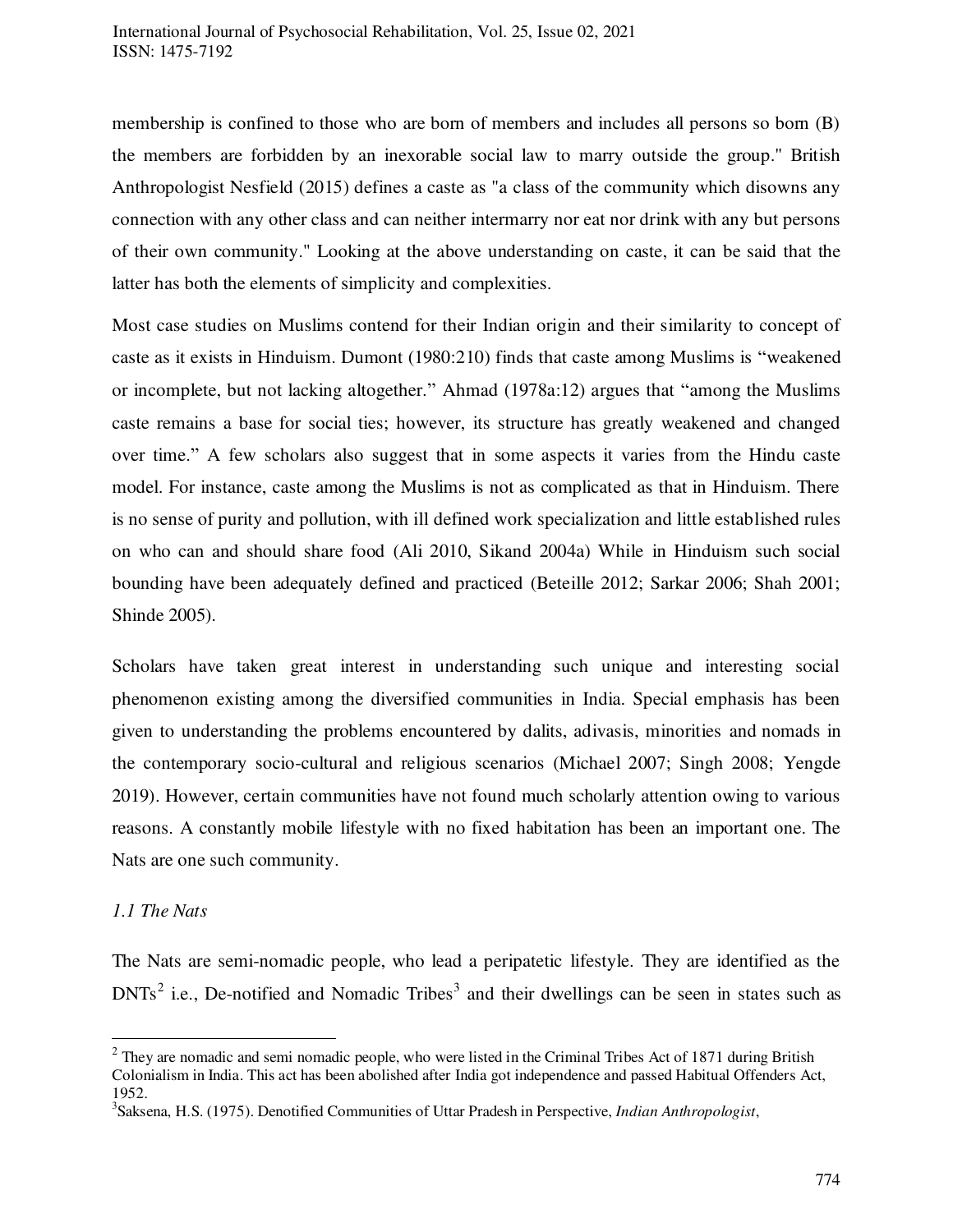Haryana, Punjab, Himachal Pradesh, Uttrakhand, Uttar Pradesh, Madhya Pradesh, Rajsthan, Bihar, West Bengal and Tamil Nadu. Their existence is also observed in Nepal (Davindera 1997; Swarankar 1999).

The word Nat in Sanskrit means a dancer, also known as a *nachaniya*. They are, thus, classified as professional amusers who are looked at as part of the lower strata of the social system. Researchers have tried to understand this community in various contexts through some critical works. Swarankar (2007) identifies them as 'vagrant gypsy tribe,' with a long history of nomadic lifestyle. Crooke (1974) calls them a tribe that professionally can be seen as involved in dancing, acrobat and prostitution. Rose (1970) compares Nats with the gypsy tribe of Europe. Swaranker (1999) writes that Wise has suggested that the Nats flourished during the times of the Nawabs while Rizley (1981), coining various terms for the community (Nar, Nat, Natak), finds out that the present day Nats identify themselves as the descendants of sage Bharadawaj. Research also suggests that the Nats have identities that are multiple in nature based on the region, sociocultural practices and especially religion (Davindera 1997; Jangir & RajNat 2020; Swarankar 1999). The Nat community has five major categories. These are - *karnat*, *kalabaz*, *kabutar bhanmata*, *chamar Nat* and *Muslim Nat*. In Bihar, the Nat Muslim is practically a separate and distinct community. A detailed understanding of the community is discussed in the next section.

# *1.2 The Nat Muslims of Paschim Champaran*

Muslims in India are a heterogeneous group of numerous sects and ideologies, and cannot be treated as a monolithic homogeneity. It is asserted that three castes or class blocks—namely*, ashraf* (elite upper-caste), *ajlaf* (middle caste or shudra) and *arzal* (lowest castes or dalit)—exist among the Indian Muslims (Ali, 2001). Justice B. Sudershan Reddy in T. Muralidhar Rao vs State of Andhra Pradesh (Andhra High Court, 2010) mentioned that: "Non-religions such as Islam, Christianity and Sikh do not recognize caste as such, but the existence of caste-social stratification among Muslims is well acknowledged that, despite Islam's egalitarian philosophy, which opposes all forms of discrimination, almost all forms of caste groups have been recognized." 4

 $\ddot{\phantom{a}}$ Vol. 5, No. 1, p. 2. http://www.jstor.com/stable/41919271

<sup>4</sup> Andhra High Court (2010). *Justice B Sudershan Reddy in T Muralidhar Rao vs State of Andhra Pradesh*.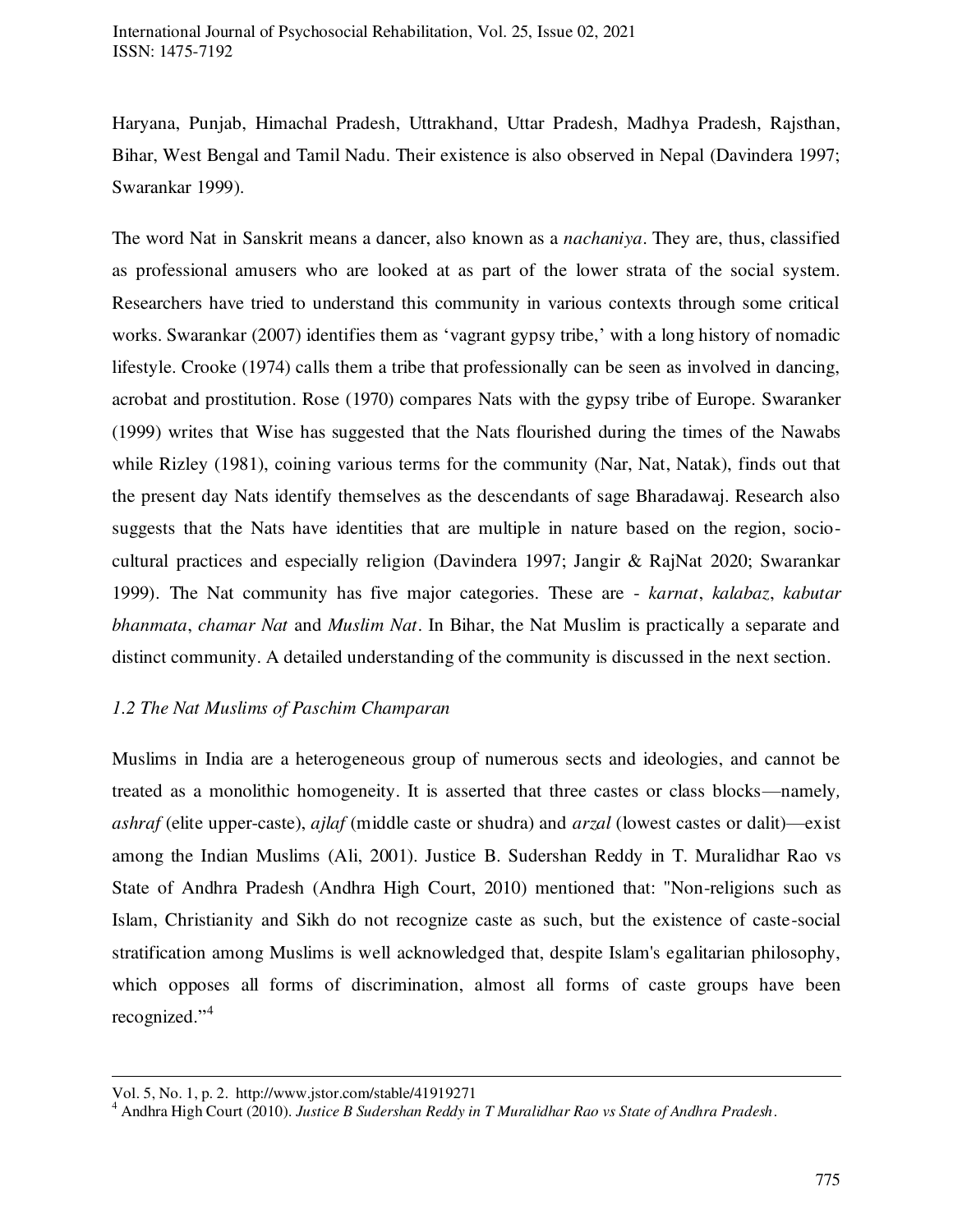A similar social construct i.e. 'caste' and related biases are observed among the Nat Mulsims of Paschim Champaran in Bihar, the universe of this study. This bias is in addition to the religious prejudices that exist within the larger Nat community and outside of it. It is seen that the Nat Muslims in Paschim Champaran district live at subsistence level and are the marginalized group that were putting up at the outskirts of Semri village when this research was conducted. The sections on data analysis and discussion shall explain these issues in detail.

# **2. Methodology**

The Nat *mohallah* (a group of houses or hamlet) in Semri village in Paschim Champaran district of Bihar is inhabited by 67 families. For the analytical study, 54 families were selected and all of them were Nat Muslims. The rest of the 13 families (not selected) were non-Muslims i.e., Hindus (yadavs, Brahmins and so on). For collection of information, interview schedules and participant observation was applied. The respondents were interviewed for over a period of one month in their context specific settings.

# **3. Data Analysis & Findings**

# 3.1 Population

 $\overline{a}$ 

It was observed that there is a mixed population of Nat Muslims that live in Semri village. In total there are 295 Nats that have been on and off residing at the village for the last 40-50 years. They are the marginalized and deprived section of this rural area. They are often stigmatized and defamed by members of other castes and sections of the society. The population of Nat Muslims have been represented in Figure 1 and Graph 1.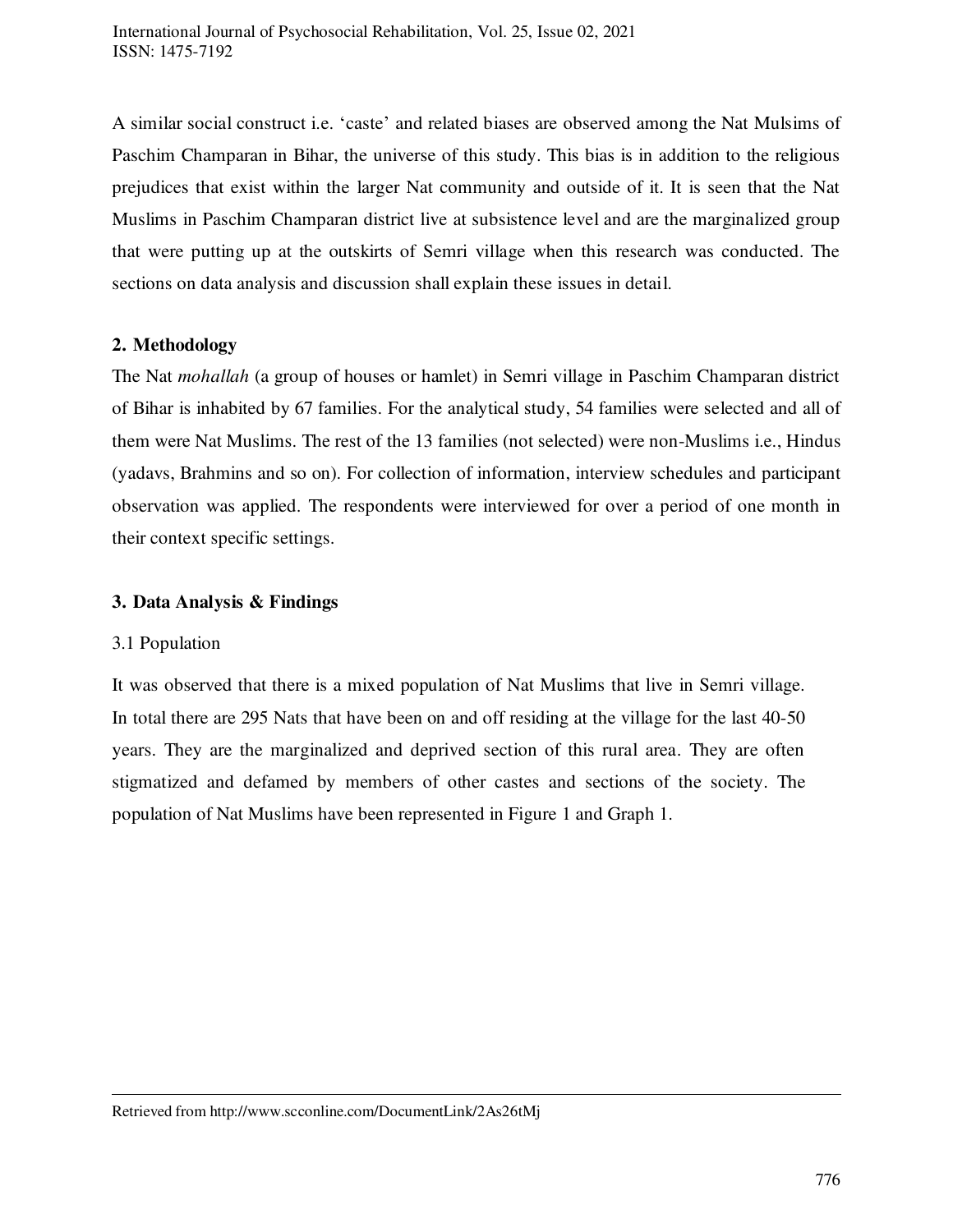



Figure 1 – Gender Distribution (Nats) at Semri Graph 1 – Age Classification (Nats) at Semri



Figure 1 depicts that the population in Nat Mohallah comprises of 52 per cent males and 48 per cent females. This is an indicator that female survival rate is high among the community. The community is close to maintaining gender neutrality as far as economic activity is concerned. The men were seen sharing the household chores. Graph 1 shows the age distribution. It is observed that 26 per cent of the population falls in the age group 0-10 years, suggesting that the community bears more children. The percentage of young population (ages 11-40 years) is 44. It is this population that is mostly involved in the economic activity.

### 3.2 Education

Education is an indispensable process through which individuals can be empowered. An educated population is a valuable asset for any society. Education results in the development of human civilization and cultural advancement. Further, the progress of a nation undoubtedly depends on the levels of education and health facilities enjoyed by each member of its society (Sharma 2014). In a country like India with an extremely diverse population, the education system too needs to be diversified so that the entire process becomes more meaningful and beneficial for every section of the society. Further, education should result in the creation of socio-economic opportunities, development and mobility.

There is a need to dismantle the binary of formal and informal education in order to widen the scope of learning, especially in the case of communities who do not have access to educational institutes. However, it is interesting to see how such communities ensure that the process of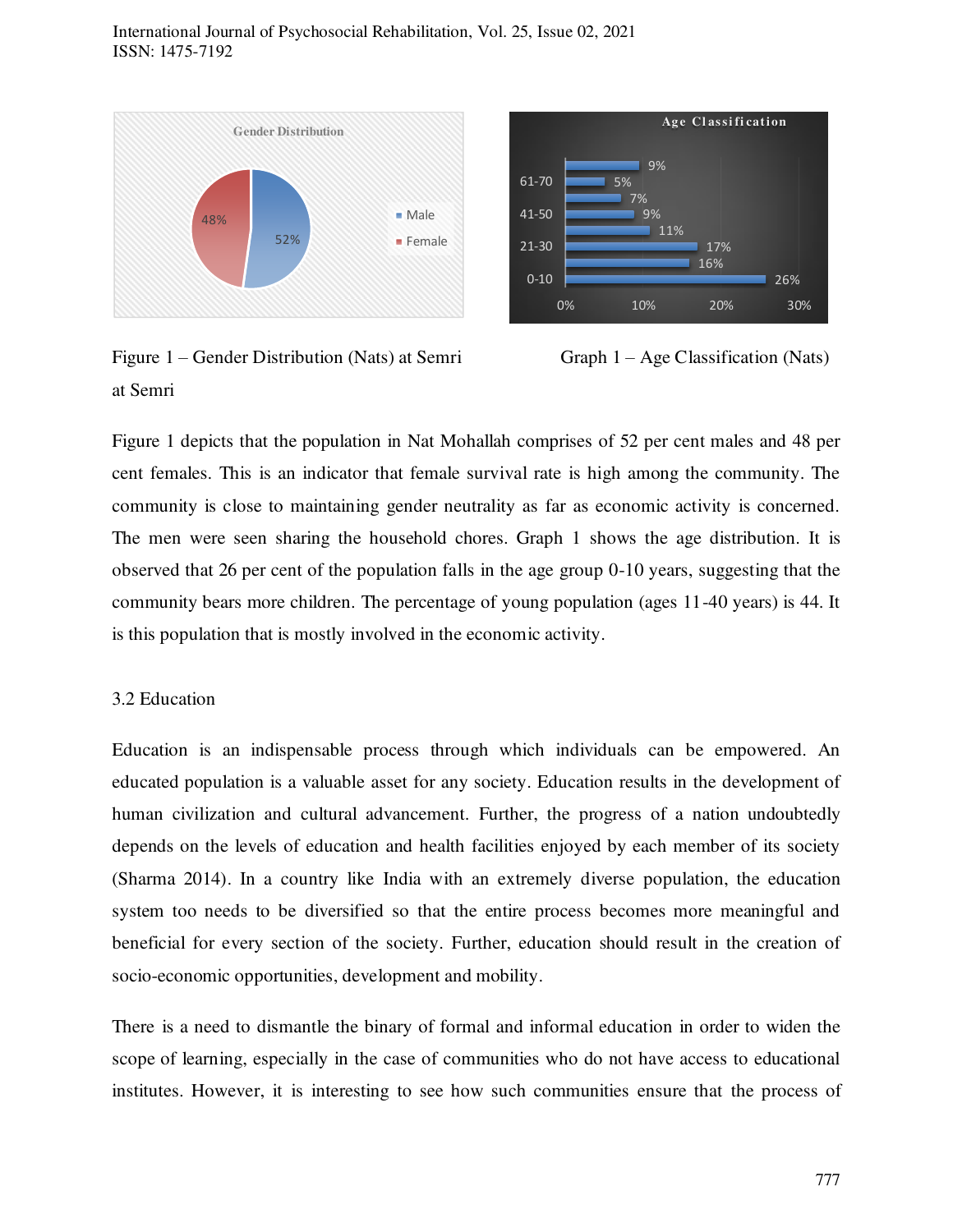learning continues among their younger generation. Historically and even in the present times, religious seminaries like the madrasas and the gurukuls have played a crucial role in providing education (Alam 2011; Gupta 2012; Hartung 2006a; Taylor 2015). It is believed that Madrasas or the religious schools for the Muslims have often been labeled defunct in the contemporary times. However, many researchers have observed that they are still playing a substantial role in educating and socializing the young Muslim children, when many are left behind in getting an access to formal education (Hartung 2006b; Taylor 2015). Madrasas continue to be a source of scholarship, 'ritual leadership,' and jobs for many (Taylor 2015).

Notably, majority of the Nat Muslims of Semri village (before making an entry into other professions) would not send their children to either schools or the Madrasas. The children from a very young age were made to participate in professional activities such as acrobat, singing, dancing, begging etc., suggesting that children were an important part of the economic activity for the community. In the present times as well, the Nat Muslims fail to provide their children with formal education. As a result, the community has not experienced any socio-economic mobility and they continue to live a life of impoverishment. Presently, the livelihood generation activities that they are involved in do not pay off well. The community continues to live with financial instability. Under such circumstances, affording formal education for their children is difficult. Most of the learning among them, therefore, is related to skills that are important for livelihood earning and also for cultural acquirements.

| <b>Registered in Govt. School,</b> |                |  |
|------------------------------------|----------------|--|
| Semri                              |                |  |
| Have you attended govt.            |                |  |
| school ever?                       |                |  |
| Yes                                | N <sub>0</sub> |  |
| 05                                 | 55             |  |

**7% 93% Registered in Govt. School, Semri Yes NO** 

Table 1 – Number of children attending school Figure 2 - Number of children registered in

government schools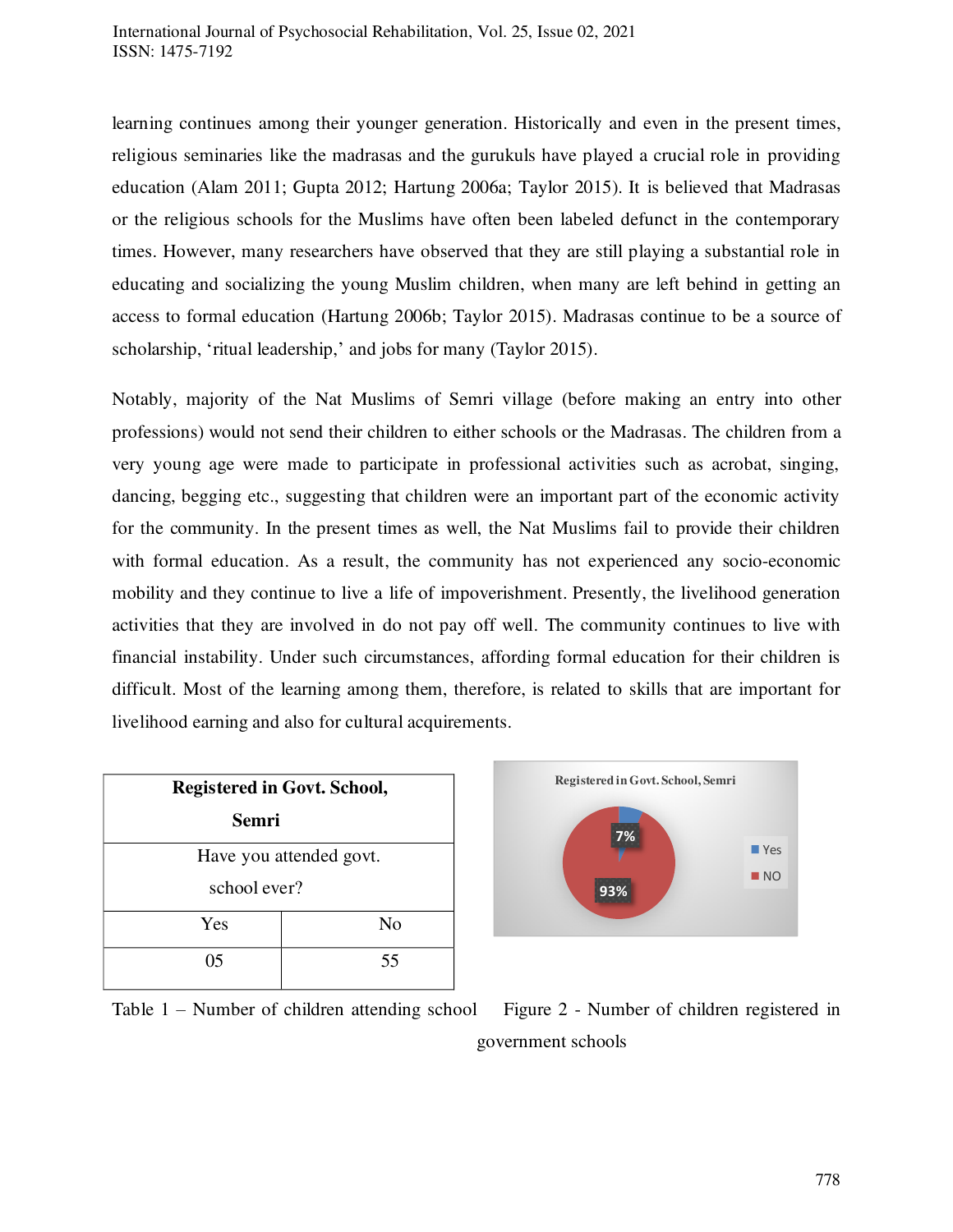International Journal of Psychosocial Rehabilitation, Vol. 25, Issue 02, 2021 ISSN: 1475-7192



Graph 2 – Percentage attending Madrasa

From a randomly selected 60 Nat Muslim, it was observed that only 5 had been attending a government school (Table 1). Putting this in percentages, only 7 percent children were registered in government schools (Figure 2). During interview schedule, only 3 Nat Muslim children out of a total of 60 had attended Madrasa (Graph 2). Therefore, the level and inclination of the Nats towards education is poor, the reasons for which have been mentioned earlier.

### 3.3 Caste Composition

Table 2 and Figure 3 represent the numbers and percentages of caste compositions respectively at Nat mohallah. The population comprised of a mix of Hindu and Muslim communities such as the Nats, Dewan (Muslims), Muslim dhobi, Hindu kumhar, Hindu mehtar and Brahman (Hindus). Thus, the hamlet is inhabited by different both – people following different religions and belonging to various castes.

Nat Muslims at Semri claim that they follow Islam. As per the fundamentals of Islam, it does not propagate any kind of hierarchy among the Muslims. However, they are labeled as lower caste by the members of various other communities and especially by the upper caste Hindus. This suggests that at Semri, Varna system is strictly adhered to and is also observed among the Nat Muslims. This has supposedly been a result of the dictum of the upper caste and influential Hindus of the village and also because of the partial acceptance by the Nat Muslims for their survival.

This social stratification among the Nat Muslims is somewhat similar to the Varna system of Hinduism and is a result of it. However, the rigidity and hierarchy of the caste system is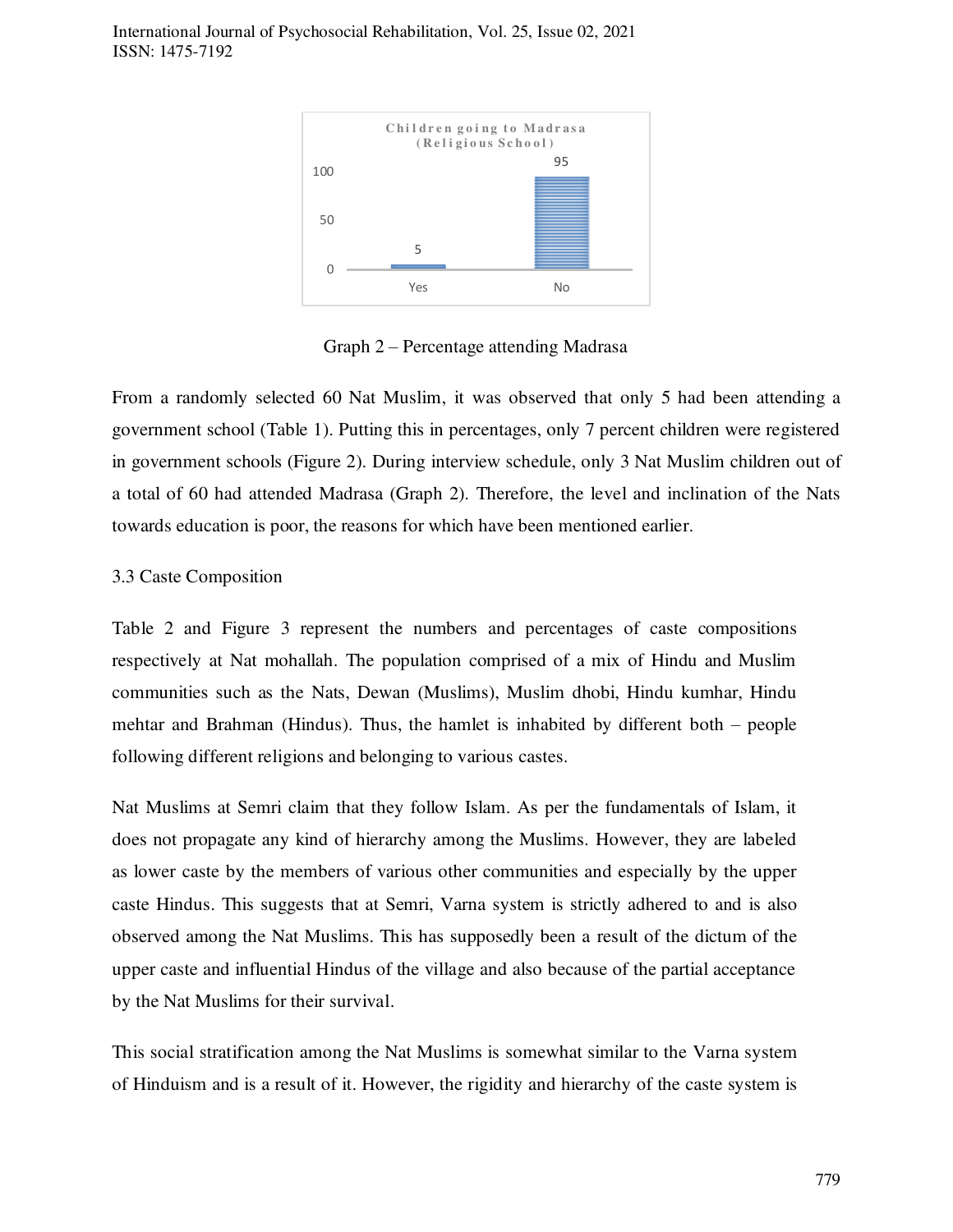### International Journal of Psychosocial Rehabilitation, Vol. 25, Issue 02, 2021 ISSN: 1475-7192

not as rigid as in Hinduism. For example, the work of a Dewan (carpenter) and that of a Muslim dhobi (washerman) is different; therefore, they must have different statuses in accordance with the Varna system. Nat Muslims in comparison to other upper caste Muslims, they are considered as Dalit Muslims in contemporary times. They are not respected in their locality, belonging to lower caste. Hierarchy and stratification have not been part of true Islam ever but purpose oriented actions as per time and space. Constitutionally, some states have kept Nat community in Schedule caste and OBC list. However, for the upper caste Hindus both the strata are treated alike. Interestingly, two families (at Nat mohallah) that claim to be Brahmins are not considered upper caste, the reason being that these are poor families. Thus, at Semri 'class' also becomes an important criterion while considering who could be part of the upper caste and who cannot.

| Name of      | <b>Number of</b> |
|--------------|------------------|
| Castes       | <b>Families</b>  |
| Nat Muslims  | 54               |
| Dewan (Shah) | 04               |
| Muslim Dhobi | 03               |
| Hindu Kumhar | 03               |
| Hindu Mehtar | 01               |
| Brahman      | 02               |
| Total number | 67               |
| of families  |                  |





# 3.4 The Nature of Occupation

Nat Muslims at Semri have quit the age old peripatetic work styles and economic activity exclusive to the Nats. With the creation of other forms of entertainment and changed demands of the industry, the contribution of the Nats in the field has lost its significance. Therefore, they are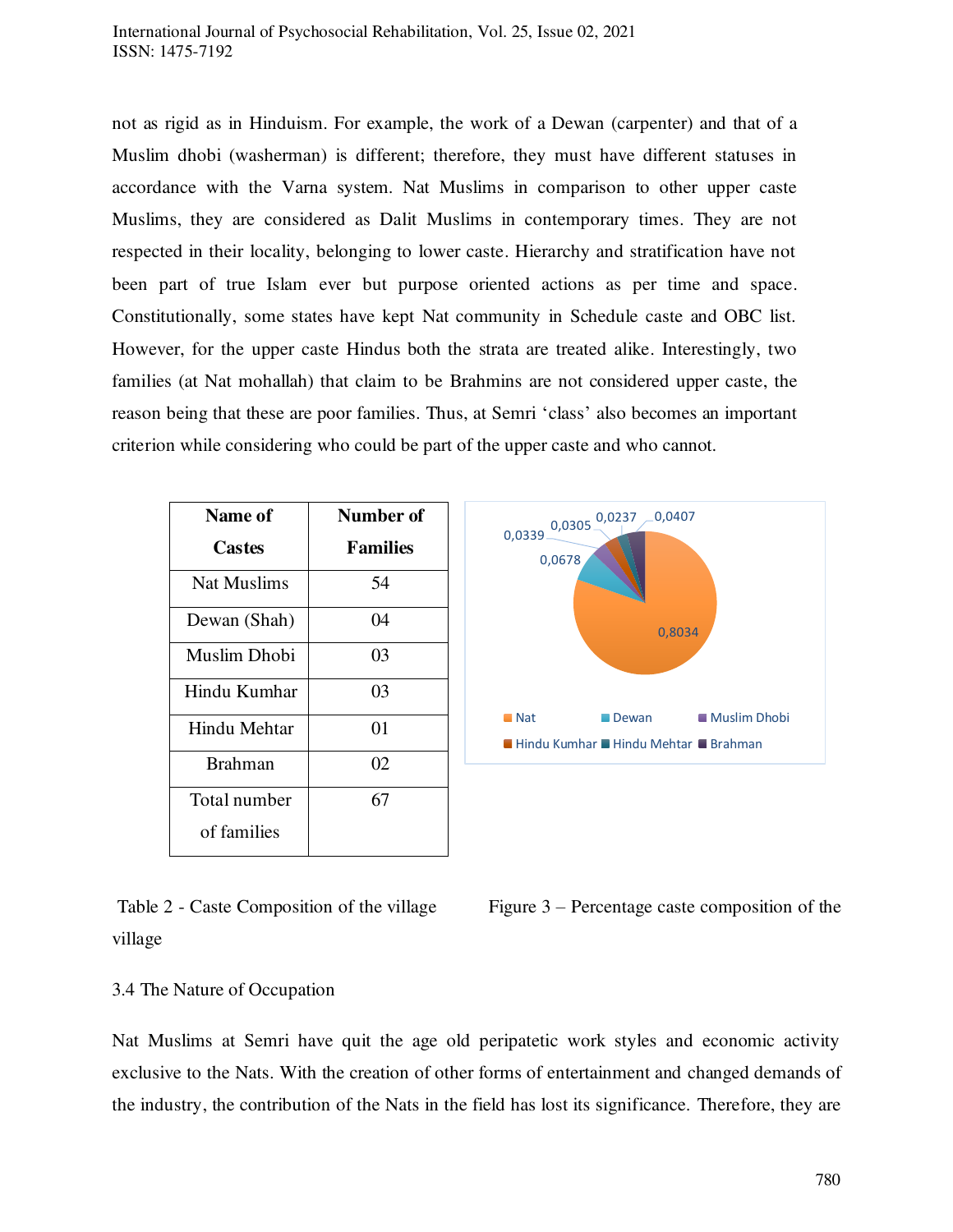now mainly involved in agricultural labour, contractual animal husbandry, agrarian labour, construction labour, while small numbers are involved in begging. For Anwar (2001), this community is one of the most marginalized communities among the Muslims of Bihar.

During the study it was observed that most of the Nat Muslims were landless and therefore, they had to involve in various other economic activities than cultivation. Landlessness had pushed many towards beggary. Such individuals help the upper caste Hindu families of the village in their domestic chores and get food in return for the services offered. The exchange of these services and social arrangement has ensured that the Nat Muslims at Semri continue to live in a state of penury and hopelessness. Table 3 and Figure 4 give the distribution of various professions undertaken by the Nats.

| Name of the profession    | Number of |
|---------------------------|-----------|
|                           | People    |
| Agricultural labourer     | 132       |
| Construction labourer     | 42        |
| <b>Contractual Animal</b> | 50        |
| Husbandry                 |           |
| <b>Beggary</b>            | 35        |
| Rickshaw Puller           | 20        |
| thers)                    | 16        |



Table  $3$  – Number of individuals involved in a particular Figure 4 - individuals involved in a particular profession profession

# **4. Discussion**

It was found during the interviews with the respondents that when the Nat Muslims were pursuing their traditional economic activities, they did not have to go through the process of acculturation like other members of the main stream Muslim community did. However, with the permanent settlement of a section of the Nat Muslims at Semri in district Paschim Champaran,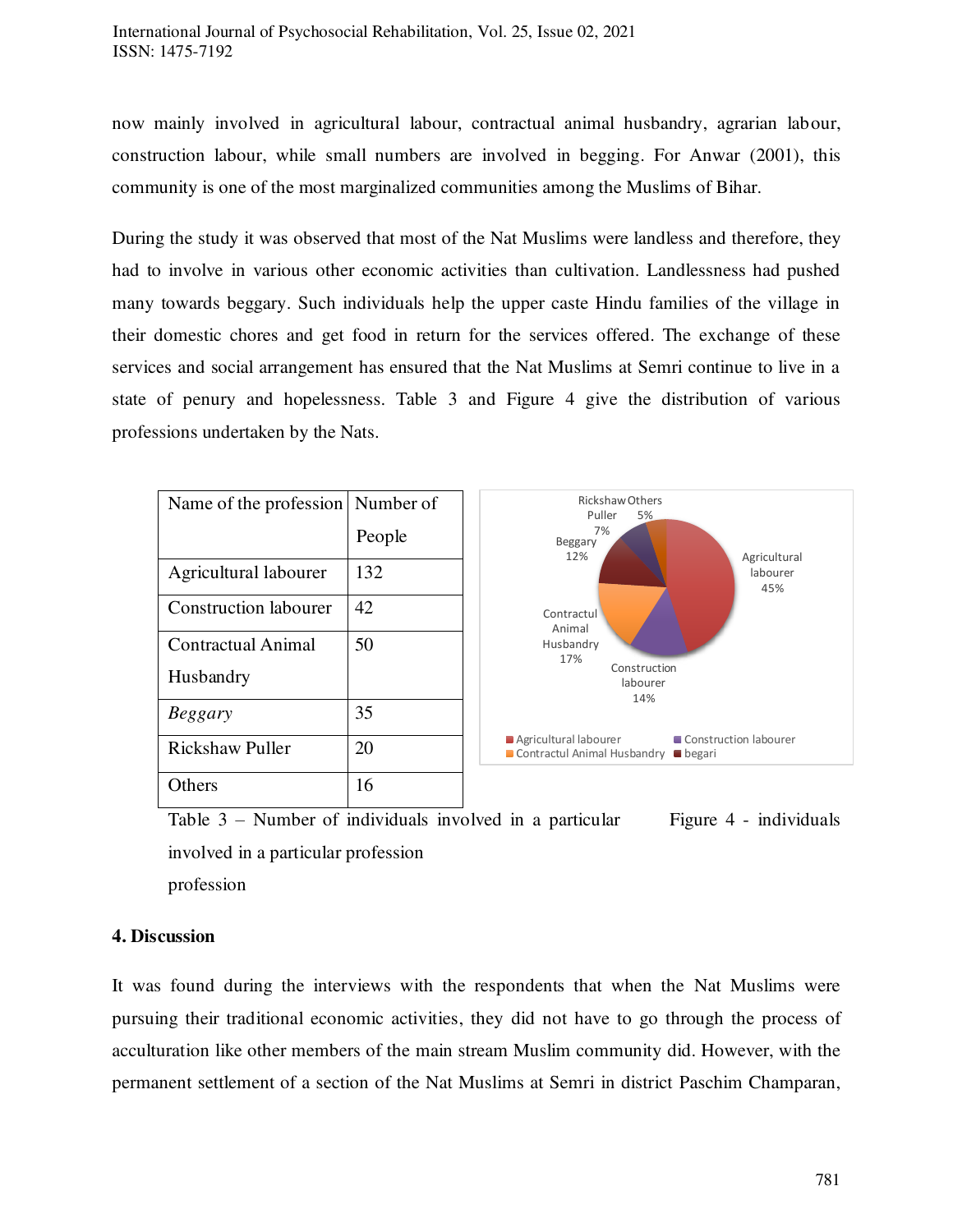the process of assimilation of the community started. The upper caste Hindus would welcome them only if they accepted the lower strata of the Varna system. The Nat Muslims on the other hand would not object to it, in order to sustain in the village.

Over the course of time and during socio-cultural exchanges certain peculiarities of the Varna system were being strictly followed both by the Nat Muslims and other members of the village. While Islam does not accept any hierarchical division of the society, and resulting discrimination (as has been explained in the works of (Engineer 2008; Ashraf 1983; Noorani 2006; Ahmad 1978 and Sikand 2004a), the Nat Muslims have to accept the social divide in order to survive. They continue to face socio-cultural and economic deprivation and which has accentuated over time.

The Nat Muslims, therefore, have in many situations experienced identity crisis. Identity is viewed as a vector that differs through time and space (Burke and Stets 2009). Accordingly, Nats have experienced identities that are multiple in natures, across the length and breadths of India. The identities take form through various agencies such as faith, the region, religion, caste etc. However, this point has been debated at length by scholarship. It has suggested that a change in identity is not a simple process and is a time taking process, however, the case of Nat Muslims commends otherwise.

It is observed that caste hierarchy is not the only factor that determines the socio-cultural exchanges and the discords (arising out of these interactions) among the Nat Muslims and the rest of the communities at Semri. However, it is their historical past that also regulates the position that they have acquired in the present times. Swarankar (1999) in his work has mentioned that the Nat Muslims had converted to Islam from Hinduism during the rule of the Nawabs. However, the exact period is not known. During the field work it was observed and learnt that the Nat Muslims participated in all the non-Muslim festivities like *Durga Puja*, *Chhat Puja*, *Holi* etc., pointing towards the observation made by Davindera (1997) and Swarankar (1999). During the interviews, however, the respondents claimed that they have been following Islam ever since. The Hindus of the village, however, have continued to consider them as part of the wider Hindu religion and treat them as part of the lower strata of the Varna system. They, therefore, are made to live in the periphery of the village and a separate place of dwelling is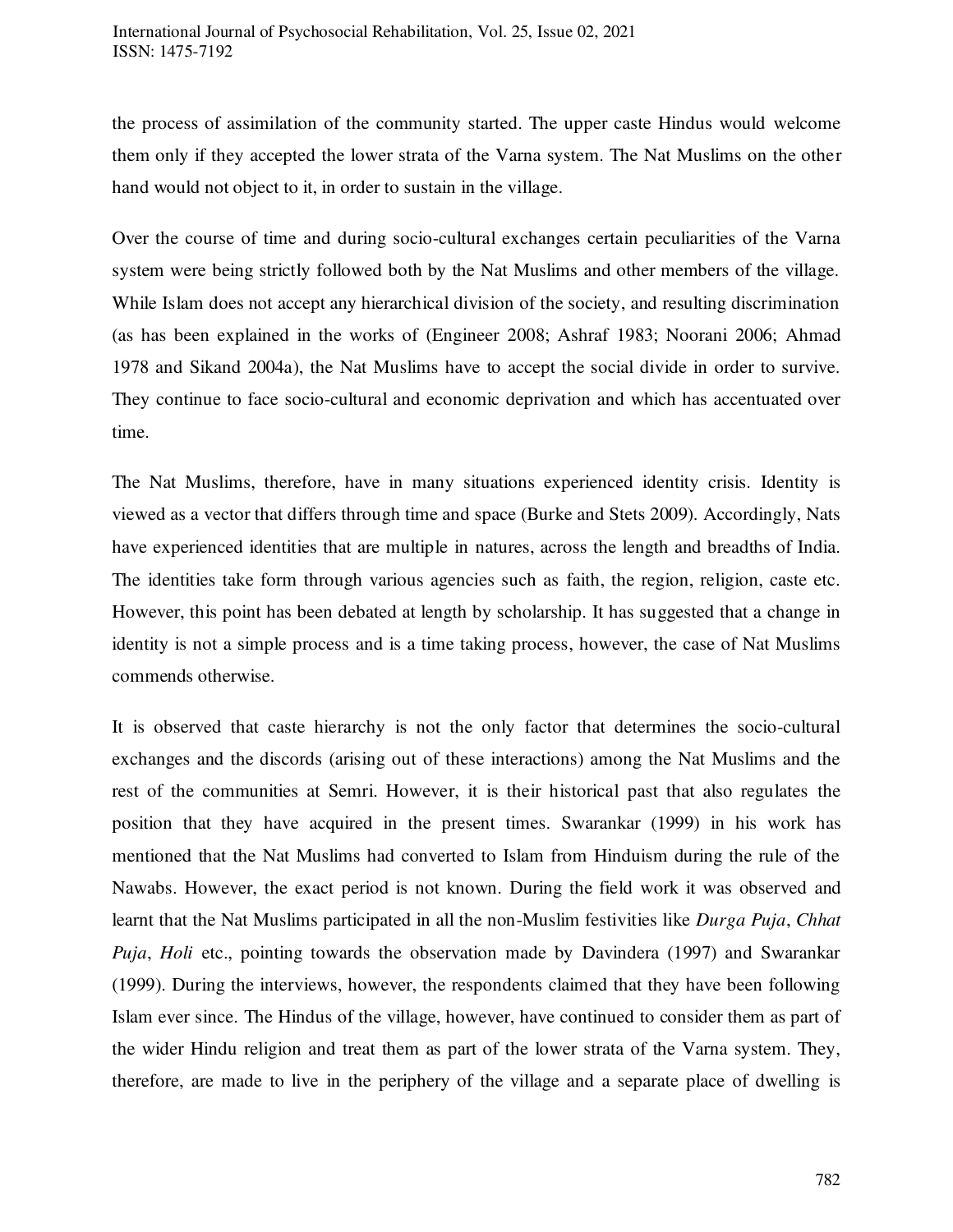marked for them.

Further, the Nat Muslims undergo a dual bias. In addition to the ill treatment meted out to them by the upper caste Hindus, the mainstream Muslims living beside the Nat Mohallah do not recognize the Nat Muslims as the true followers of Islam. An important factor has been the involvement of the latter in non-Islamic festivities. Hence, they are completely forbidden to be accepted as true Muslims. The Nat Muslims, therefore, continue to involve in the socio-cultural and economic activities of the Hindus so that their survival continues.

The identity crisis and the lacking mobility because of various socio-political reasons has left the community in a deplorable condition. They are seen as a community of ignorant people. A very few government schemes reach them. There are no schools or madrasas in Nat mohallah that can encourage or exclusively cater to the needs of the children of the Nat Muslims. There is complete lack of medical facilities for this community. The only government hospital is the region is at a great distance. The immediate aid available when somebody falls sick is the *Bhagat* or the *Molvi* (traditional healers). This community is far from accessing modern medical facilities and depend on traditional medicines, and which often prove fatal.

The politics in Bihar has been another cause of their backwardness in the state. It is observed that when a candidate from a backward caste (including the Nat Muslims) contests elections, he is referred to as a *natwa*, *dhuniya or julaha* etc. However, in similar situations where an upper caste candidate is concerned he is often addressed as the leader and representative of the whole community. This is true for the political leaders following a particular faith. In the process, a strong culture of caste and religious identity is given undue importance. In such situations, the members of the lower strata lose every opportunity and continue to be socially, culturally and politically dominated. Ali (2010) for years has addressed this issue and recognizes that a very few members from the backward Muslim classes could become part of the mainstream political process. Consequently, there issues have not been addressed adequately and they continue to live even without the basic infrastructure.

This continued discriminatory treatment and exploitation of these people have conditioned them into not recognizing their rights and privileges. A few NGO's have come forward in raising their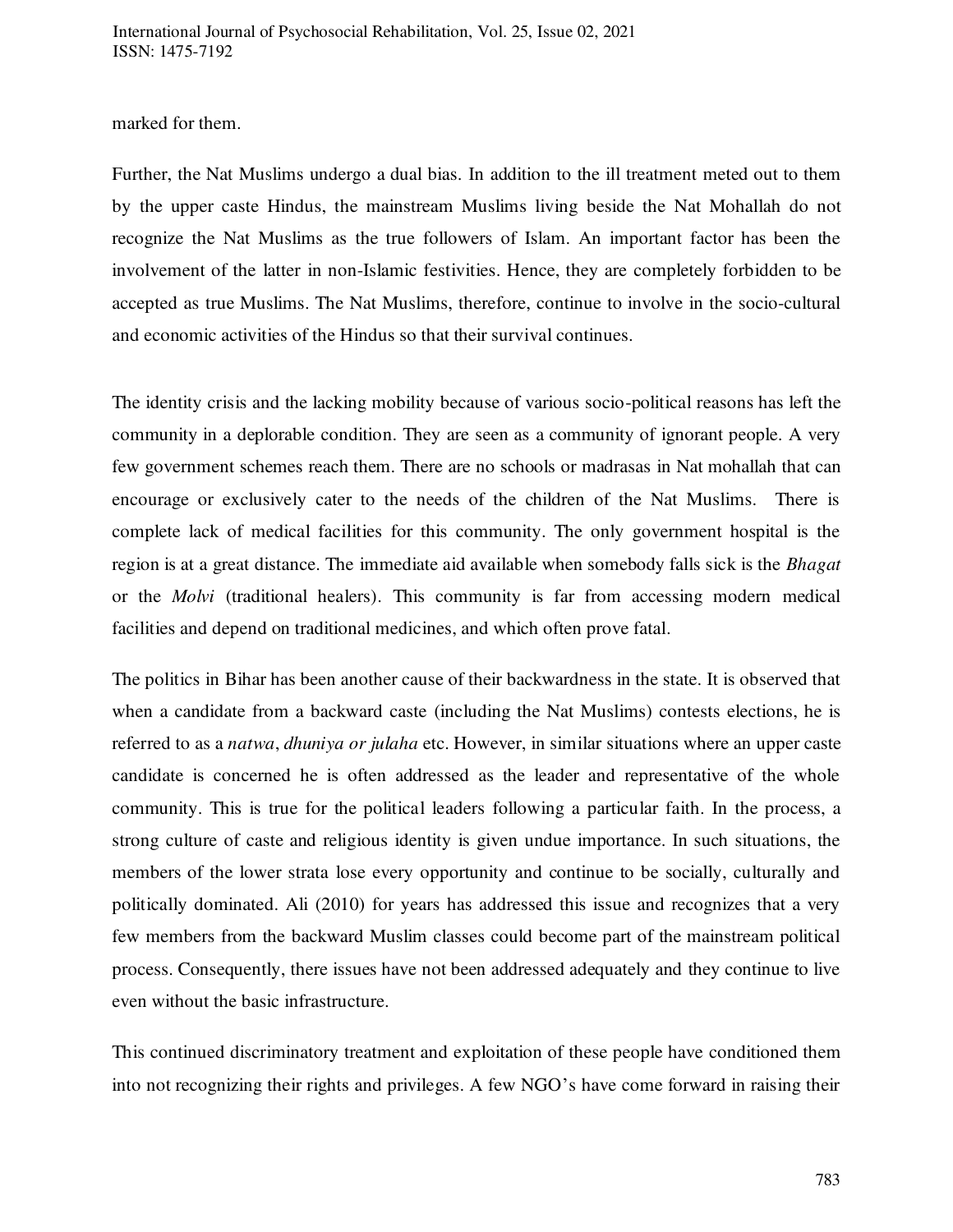voices against the caste hierarchy, exploitation and making people aware of the certain benefits under the various policies of the socially and economic distressed sections of the society. However, a few Nat Muslims have preferred an easy way and which is to reconvert to Hinduism, than fight for their rights. Ali (2001) too discusses in his work *Masawat Ki Jung* that how and why they have preferred for the reconversion.

As per book view of various religions including Islam, Buddhism and Christianity, an egalitarian approach is adopted towards people. For example, dalits can show an inclination towards these religions. However, the strong caste and religion based politics does not welcome such conversions. In Bihar, this has been quite visible (Anwar 2001; Engineer 2008; Ahmad 1978; Ali 2010 and Sikand 2004). Ejaz Ali, a doctor by profession and belonging to *kunjera* caste, introduces the concept of *Dalit Muslim* in order to develop an understanding on the politics in the state and the exclusionary process.

# **5. Conclusion**

The study concludes that the Nat Muslims have come a long way in trying to conserve their community. However, owing to the various socio-cultural, economic and political processes they have to a large extent assimilated with the dominant culture of the region. This has resulted in an identity crisis and the community had to pay a heavy price in the process. They have lost their age old traditional lifestyles and now have to completely depend on other communities for their survival. The community has been exploited and continues to live in a deplorable condition. The Nat Muslims deserve necessary attention and protection from the major stakeholders. Their rich cultural heritage needs to be maintained so that their sense of identity is not dislocated, circulation of wealth continues.

# **References**

- Ahmad, I. (1978). *Caste and Social Stratification Among Muslims in India* (edi). New Delhi: Manohar Publication.
- Ahmed, A. S. (1983). Islam and the District Paradigm: Emergent Trends in Contemporary Muslim Society. *Contributions to Indian Sociology*, 17(2), 155–183. https://doi.org/10.1177/0069966783017002002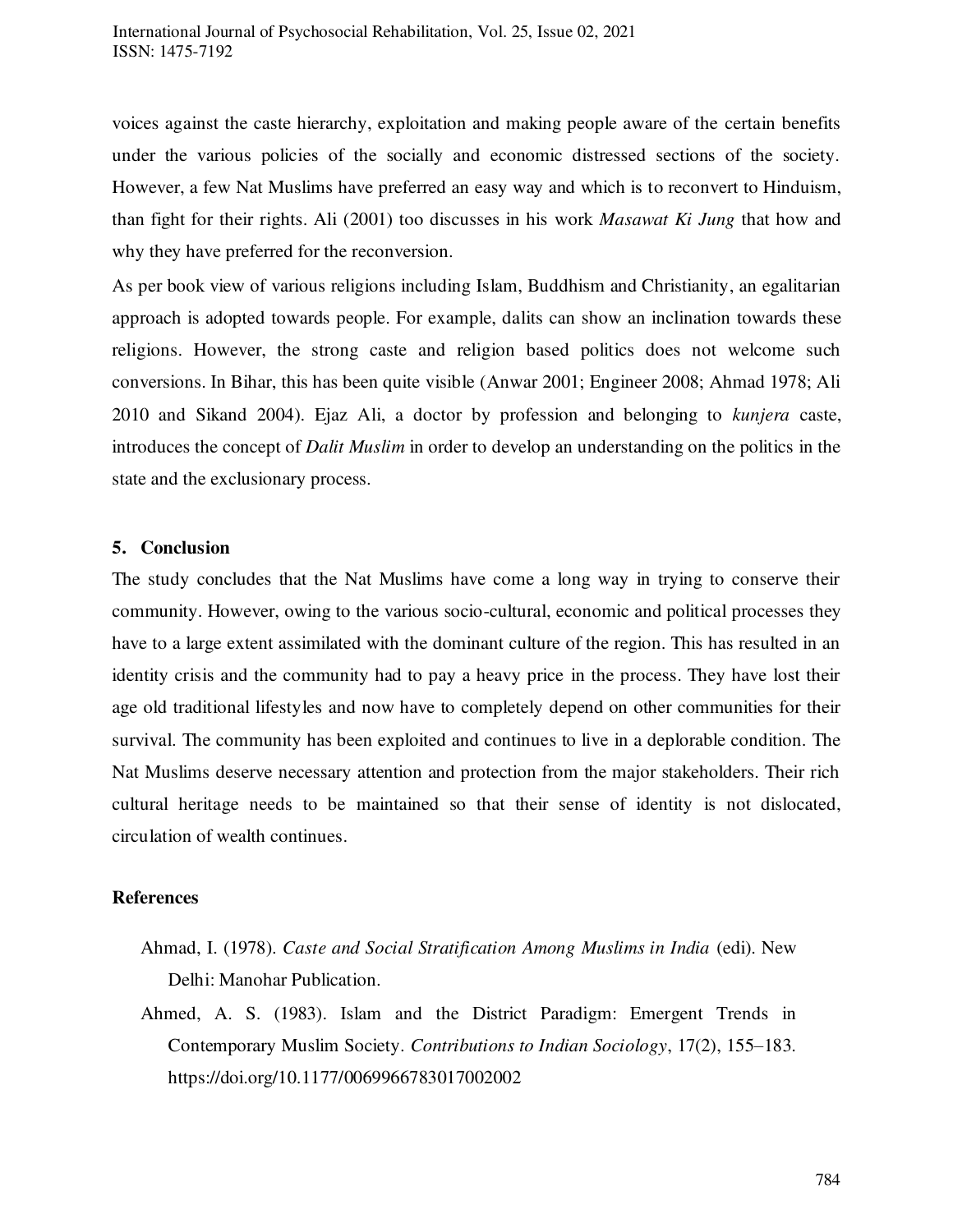- Ahmed, A. S. (1983). Nomadism as Ideological Expression: The Case of the Gomal Nomads. *Contributions to Indian Sociology*, 17(1), 123–138. [https://doi.org/10.1177/006996683017001005.](https://doi.org/10.1177/006996683017001005)
- Alam, A. (2011). *Inside a Madrasa: Knowledge, Power and Islamic Identity in India*. Delhi: Taylor & Francis.
- Alam, M. (2018). *Shifting Identities and Lived Tradition of Marginalized Nat Muslim of Nat Mohallah, Sathi, Paschim Champaran in Contemporary Times: A Case Study.* New Delhi: JMI. Unpublished Dissertation.
- \_\_\_\_\_\_(2018). Deprivation, Poverty and Caste Emancipation: Nat Community in Bihar*.International Journal of Innovative Research and Advanced Studies, Vol 5,* Issue 04, April *2018,* pp. 256-260.
- \_\_\_\_\_\_(2018). Poverty, Inequality and Social Exclusion: Muslim Nat Community in Bihar. *International Journal of Management and Applied Science (IJMAS)*, pp. 37- 39, Volume-4, Issue-6.
- Ali, A. (2001). *Masawaat Ki Jang*. New Delhi: Vani Prakashan.
- Ali, M. (2010). Politics of 'Pasmanda' Muslims: A Case Study of Bihar. *History and Sociology of South Asia*, *4*(2), 129–144. <https://doi.org/10.1177/223080751000400203>
- Ali. J. A. (2014). Zakat and Poverty in Islam. In *Islam and Development*. Engaland: Ashgate publishing limited.
- Arthurs, H. W., & Thompson, E. P. (1993). Customs in common: studies in traditional popular culture. *The University of Toronto Law Journal*, 43(2), 289-296.
- Azeez, A., Toolsiram, R. & Mishra, A. (2017). RajNats of Rajasthan and the Sex work: An ethnographic study*. Contemporary voice of Dalit*, 9(1), 37-47.
- Balland, D. (1991). Nomadism and Politics: The case of Afghan nomads in the Indian subcontinent. *Studies in History*, *7*(2), 205-229.
- Bamshad, M. et.al., (1980). Genetic Evidence on the Origins of Indian Caste Populations. *Gnome Research*, 11 (6): pp.994-1004.
- Banjade, M.R., & Paudel, N. S. (2008). Mobile pastoralism in crisis:challenges,conflicts and status of pasture tenure in Nepal Mountains. Journal of Forest and Livelihood, 7(1), 49-57.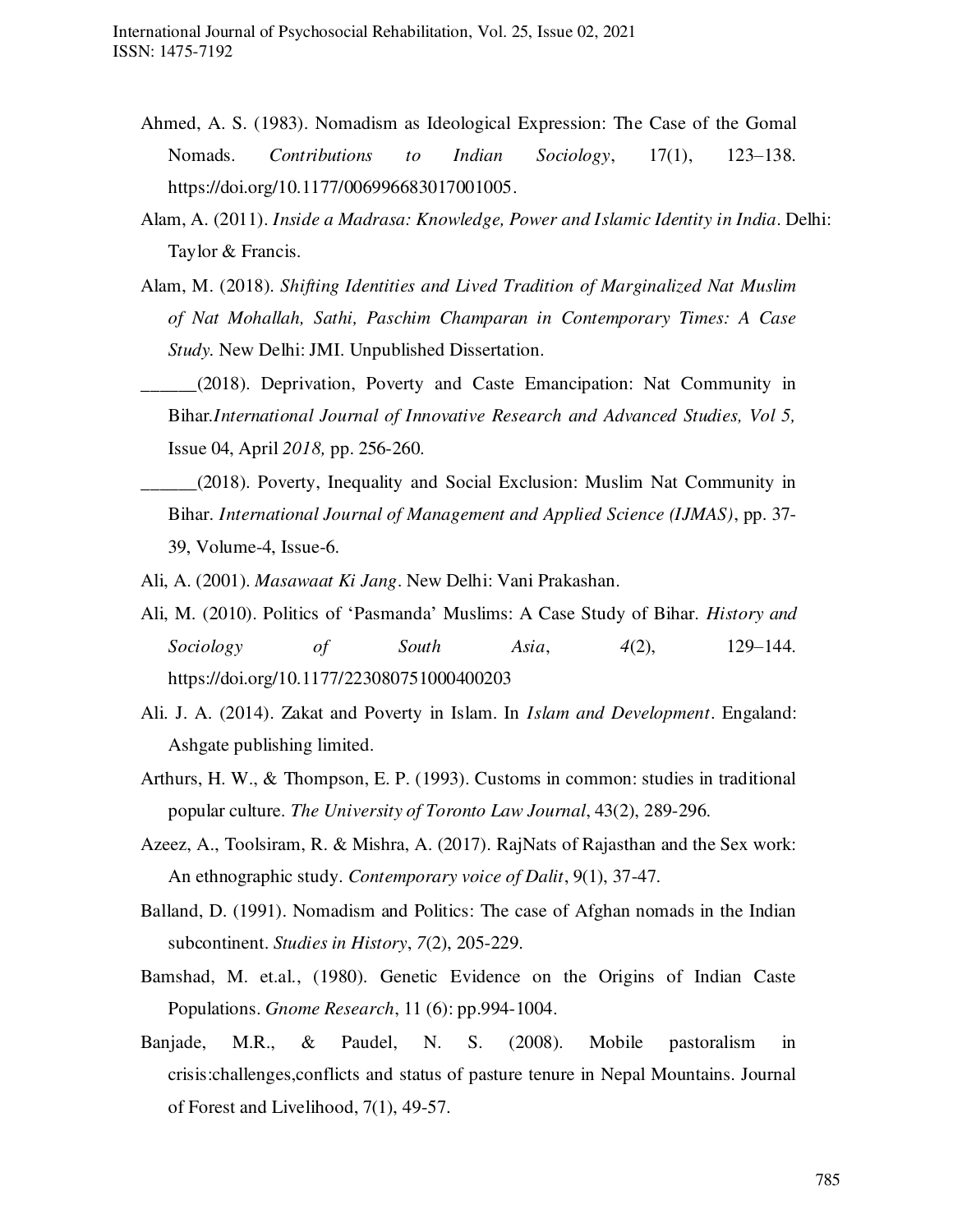- Berreman, G.D. (1995). *Race, Caste and Other Invidious Distinctions in Social Stratification.* New Delhi: OUP.
- Béteille, A. (2012). *Caste, Class, and Power: Changing Patterns of Stratification in a Tanjore Village*. Berkeley: University of California.
- Bokil, M. (2002). De-notified and nomadic tribes: A perspective. *Economic and Political Weekly*,148-154.

Bouglé, C. (1971). *Essays on the Caste System*. London: Cambridge UP.

Burch-Brown, J. and Baker, W. (2016). Religion and reducing prejudice. *Group Processes & Intergroup Relations*. 2016; 19(6):784-807. doi[:10.1177/1368430216629566](https://doi.org/10.1177/1368430216629566) 

Burke, Peter J. and Stets, Jan E. (2009). Agency and Social Structure. In *Identity Theory*. New York: OUP.

- Burrow, J. W. (1970). *Evolution and Society*. England: Cambridge University Press.
- Channa, S.M (2000). *International Encyclopaedia of Tribal Religion*, Vol- 1, 3 and 5. New Delhi: Cosmo Publication.
- Creswell, J. W. (2012). *Research Design: Qualitative, Quantitative and Mixed methods approaches*. New Delhi: Sage Publications.
- Crooke, W. (1974). *The Tribes and Castes of the North Western India*, Volume 1. Cosmo Publications
- Dangwal, D. D. (2009). The lost mobility: pastoralism and modernity in Uttarakhand Himalaya (India). *Nomadic Peoples*, 13(2), 84-101.
- Davindera (1997). *Socialization and Education of Nomad Children in Delhi State*. New Delhi: Regency Publications.
- Derrida, J. (1978).*Writing and Difference*. New York: OUP.
- Dirks, N. B. (2011). *Castes of Mind – Colonialism and the Making of Modern India*. Princeton University Press
- D'Souza, D. (1999). De-Notified Tribes: Still 'Criminal'?. *Economic and Political Weekly*, 34(51), 3576-3578.
- Dube, S. C. (2017). *Indian Village*. Taylor & Francis.
- Dumont, L. (1970). *Homo Hierarchicus: the caste system and its implications*.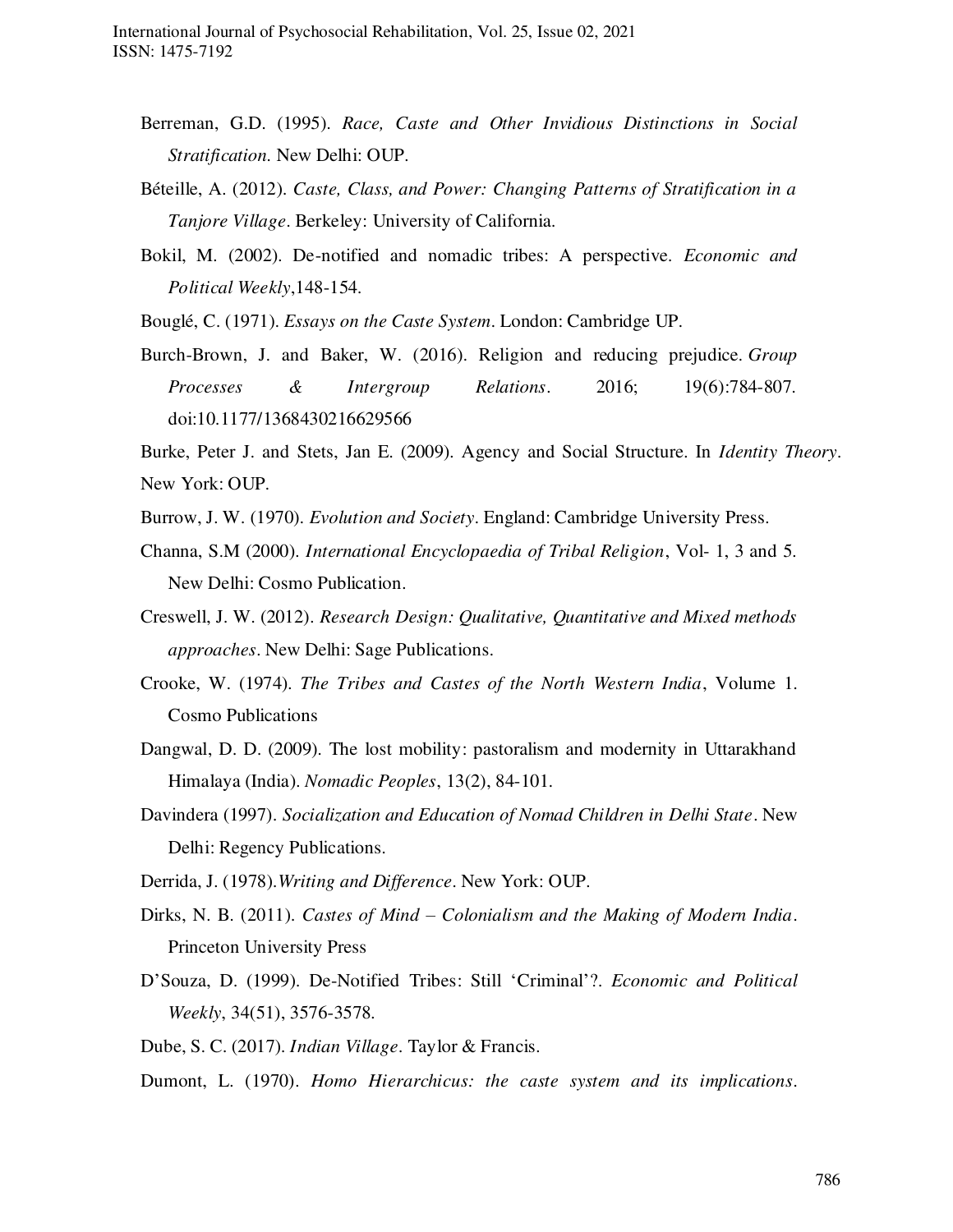Chicago, IL: The University of Chicago Press.

- Dupire, M. (1985). A Nomadic Caste: The Fulani Woodcarvers Historical Background and Evolution. *Anthropos*, Bd. 80, H. 1/3. (1985), pp. 85-100. [https://www.jstor.org/stable/40460882.](https://www.jstor.org/stable/40460882)
- Dutt, B. (2004). Livelihood strategies of a nomadic hunting community of eastern Rajasthan. *Nomadic Peoples*, 8(2), 260-273.
- Engineer, A. A. (2008). Muslim Minority: Continuity and Change. Delhi:Gyan Publishing House.
- Fazalbhoy, N. (1997). Sociology of Muslims in India. *Economic and Political weekly*, June 28, 1997.
- Gandhi, M. (2014). An appraisal of the nomadic, semi-nomadic and denotified communities of Karnataka. *Local Government Quarterly*,110.
- Ghurye, G. S. (1969). *Caste and Race in India*. Bombay: Popular Prakashan.
- Goode, W.J. and Hatt, P.K. (1952). *Methods in Social Research.* New York: McGraw Hills.
- Guru, G., & Sarukkai, S. (2012). The cracked mirror: An Indian debate on experience and theory. New Delhi: Oxford University Press.
- Gupta, N. (2012). *Reading with Allah: Madrasas in West Bengal*. New York: Routledge.
- Habib, I., Iqtadar A.K. and K. P. Singh (1976). Problems of the Muslim Minority in India. *Social Scientist*, vol. 4, No. 11, june 1996.
- Hall, S. (1991). Ethnicity: Identity and Differences. *Radical America* 23 (4):9-20.
- Hartung, J. P. (2006a). 'The Nadwat al-'ulamâ': Chief Patron of Madrasa Education in India and a Turntable to the Arab World', in Helmut Reifeld & J.-P. Hartung (eds.), *Islamic Education, Diversity and National Identity : Dīnī Madāris in India Post 9/11*, New Delhi: Sage Publications, pp. 135–57.
- Hartung, J. P. (2006b). 'Towards a Reform of the Indian Madrasa? An Introduction', in J.-P. Hartung & Helmut Reifeld (eds*.), Islamic Education, Diversity and National Identity: Dini Madaris in India Post 9/11*, Delhi: Sage Publications, pp. 11–38.
- Hutton, J. H. (1963). *Caste in India: Its Nature, Function and Origins*. Bombay: Indian Branch, Oxford University Press.
- Jangir, Hemraj P. & RajNat, Vikram (2020). Impact of Pandemic on Women Engaged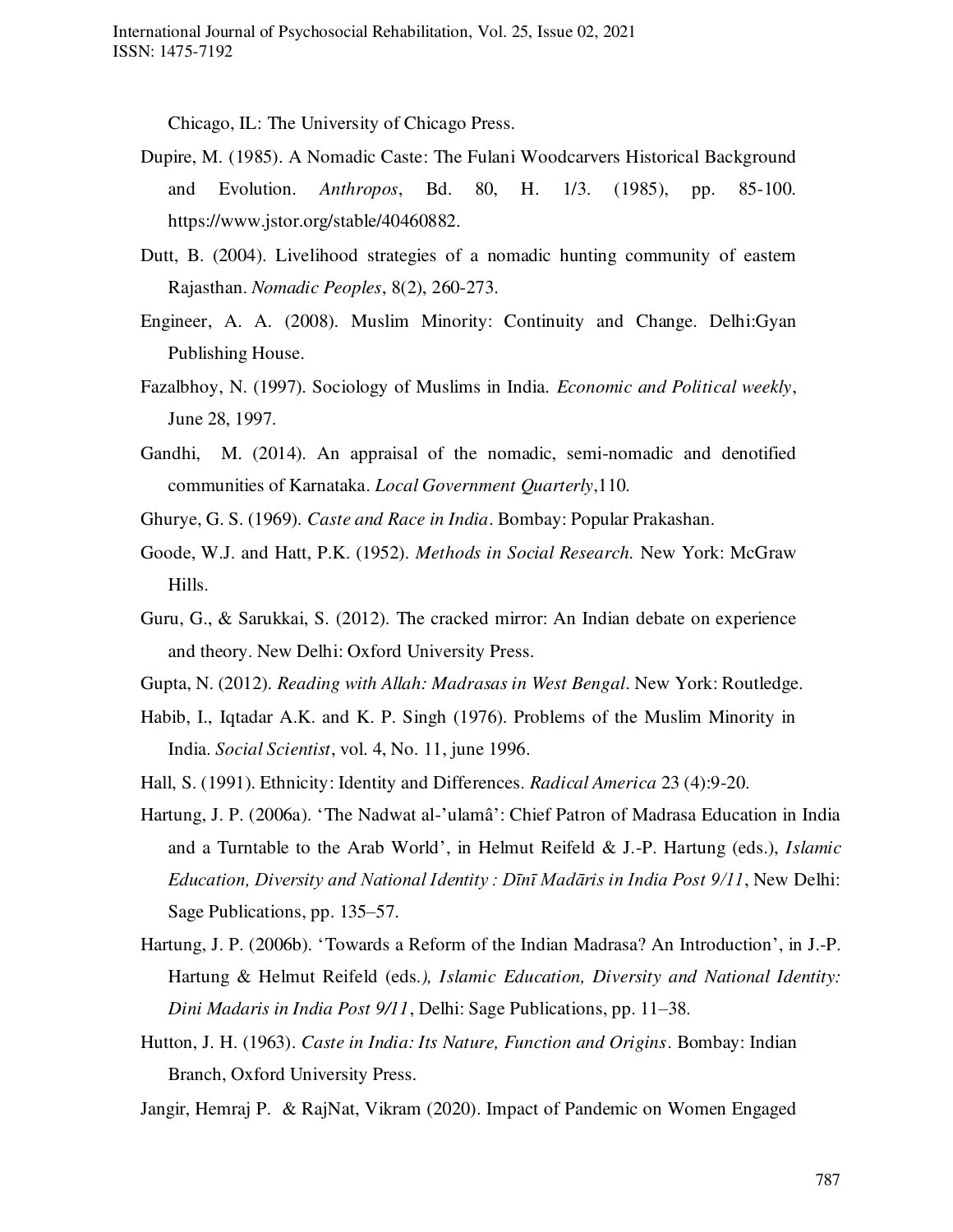in Bar Dances and Sex Work: A Case of Nat Community in Rajasthan, *Social Work with Groups*, DOI: 10.1080/01609513.2020.1840192

Jereza, V. L. B. (2016). Many Identities, Many Communities: Religious Freedom amidst Religious Diversity in Southeast Asia. *The Review of Faith & International Affairs*, 14:4, 89-97, DOI: [10.1080/15570274.2016.1248472](https://doi.org/10.1080/15570274.2016.1248472) 

Jodhka, S. S. (2012). *Caste: Oxford India Short Introductions.* Delhi: OUP.

- Ketkar, [S. V.](https://www.amazon.in/s/ref=dp_byline_sr_book_1?ie=UTF8&field-author=Shridhar+Venkatesh+Ketkar&search-alias=stripbooks) (2010). *History of Caste in India: Evidence of Laws of Manu*. Delhi: Low Price Publications.
- Khan, D. S. (1997). *Conversions and Shifting Identities Ramdev Pir and the Ismailis in Rajasthan*. New Delhi: Mahohar Publisher.
- Klatt, W. (1972). 'Caste, class and communism in Kerala'. *Royal Asian Society*, June 28, 1972.
- Kolekar, S. (2008). Violence against nomadic tribes. *Economic and Political Weekly*, 43(26), 569-571.
- Kosambi, D. D. (1975). *The Culture and Civilization of Ancient India in Historical Outline*. New Delhi: Vikas Publishing House.
- Kumar, V. (2014). *Caste and Democracy in India: A Perspective from Below*. Delhi: Gyan Publishing House.
- Kurin, R., & Morrow, C. (1985). Patterns of Solidarity in a Punjabi Muslim Village. *Contributions to Indian Sociology*, 19(2), 235–249. https://doi.org/10.1177/006996685019002001

Lokhandwala, T. S. (1971). *India and Contemporary Islam*. Shimla: IIAS.

- Luckas, E. L. (2007). *Unpacking Globalization: Market, Gender and Work*(edi). Plymouth: Lexignton Books.
- Macchiwalla, A. (1983). Editorial. *International Social Work*, *26*(4), i–i. [https://doi.org/10.1177/002087288302600401.](https://doi.org/10.1177/002087288302600401)
- Michael, S. M. (2007). *dalits in modern India: vision and values*. New Delhi: Sage Publication.
- Milind, B. (2002). De-Notified and Nomadic Tribe: A Perspective. *Economic and Political Weekly*, 37(2), 148-154.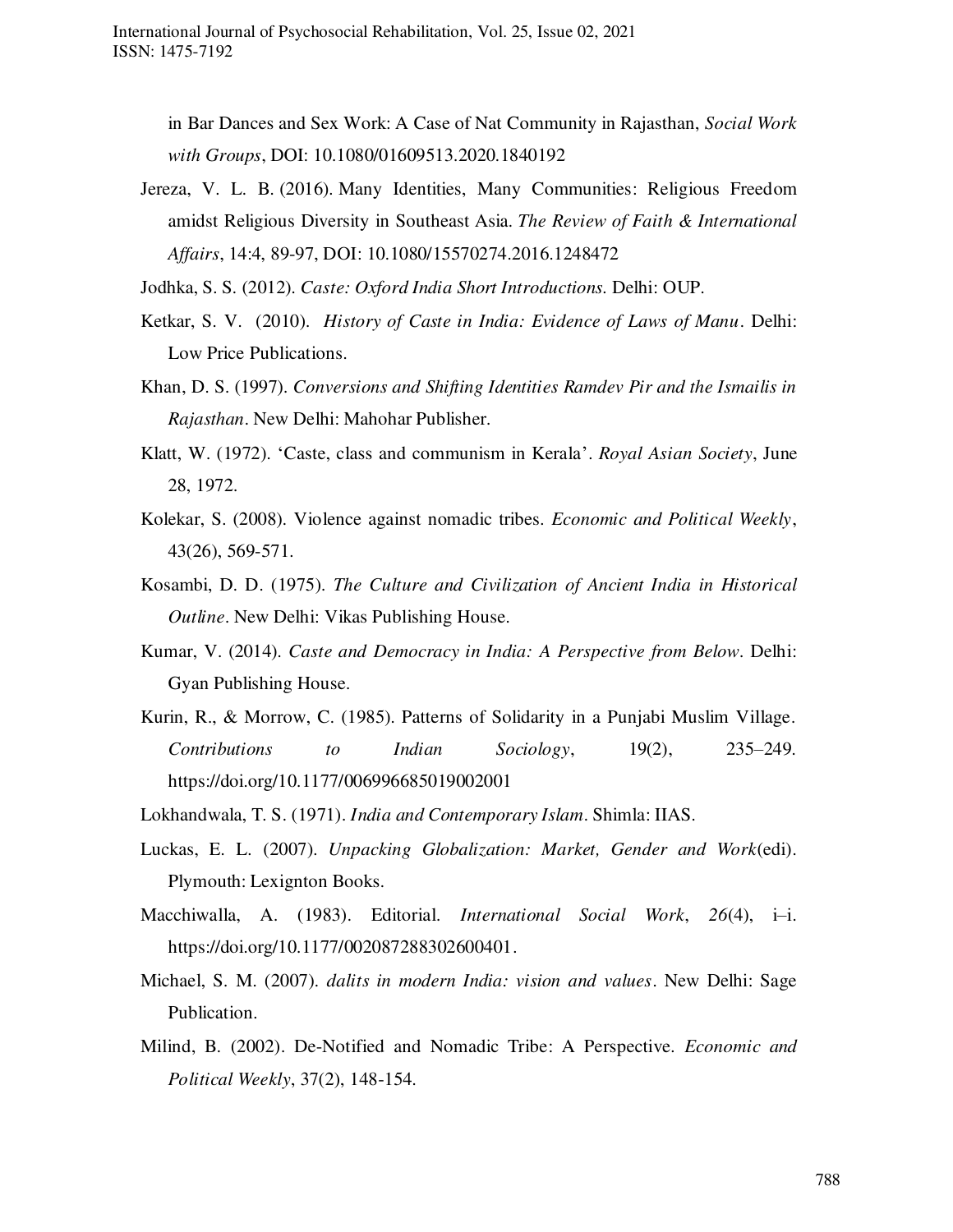- Misra, P. K. (1971). Nomads in a city setting. *Man in India*, 51(4), 317-333.
- Moffatt, M. (1980).*An Untouchable Community in South India: Structure and Consensus.*
- Mujahid, A. M. (1989). *Conversion to Islam: Untouchables' strategy for Protest in India*. Chambersburg: Amina Books.
- Nasr, S. V. R. (1996). *Maududi and the Making of Islamic Revivalism*. New York: Oxford University Press.
- Nesfield, J. C. (2015)*. Brief View of the Caste System of the North-Western Provinces and Oudh* (1885). Andesite Press.
- Noorani, A.G. (2006). *Indian Political Trials 1775-1947*.Oxford University Press
- Oppong, S. H. (2013). 'Religion and Identity'. *American International Journal of Contemporary Research* 3(6): 10-16.
- Ostor, A. L. Fruzzetti and S. Barnett. (1982). *Concepts of a person: kinship, caste, and marriage in india*. Cambridge, MA: Harvard University Press.
- Perales F., and G., Bouma (2019). Religion, religiosity and patriarchal gender beliefs: Understanding the Australian experience. *Journal of Sociology*. 2019; 55(2):323- 341. doi[:10.1177/1440783318791755](https://doi.org/10.1177/1440783318791755)
- Radhakrishna, M. (2000). Colonial construction of a'criminal' tribe: Yerukulas of Madras Presidency. *Economic and Political Weekly*, 35(28), 2553-2563.
- Reber, A. (1985). *The Penguin Dictionary of Psychology.* Harmondsworth: Penguin Publications.
- Rege, S. (2006). Writing Caste, Writing Gender: Reading Dalit Womens Testimonios. New Delhi: Zubaan.
- Risley, H. H. (1981). *The Tribes and Castes of Bengal, Ethnographic Glossary*. Calcutta: F K L M.
- Rizvi, S. A. A. (1978). *A History of Sufism in India*, Vol-1. New Delhi: MMP Pvt Ltd.
- Robinson, F. (2000). *Islam and Muslim History in South Asia*. New Delhi: OUP.
- Rose, H. A. (1970). *A Glossaryof the Tribes and Castes of the Punjab and North-West Frontier Province* (Patiala, Languages Department, Punjab, reprint1970), vols1-2.
- Sankaran, S. (1997). Indian Economy: Problems, Policies and Development Silverberg,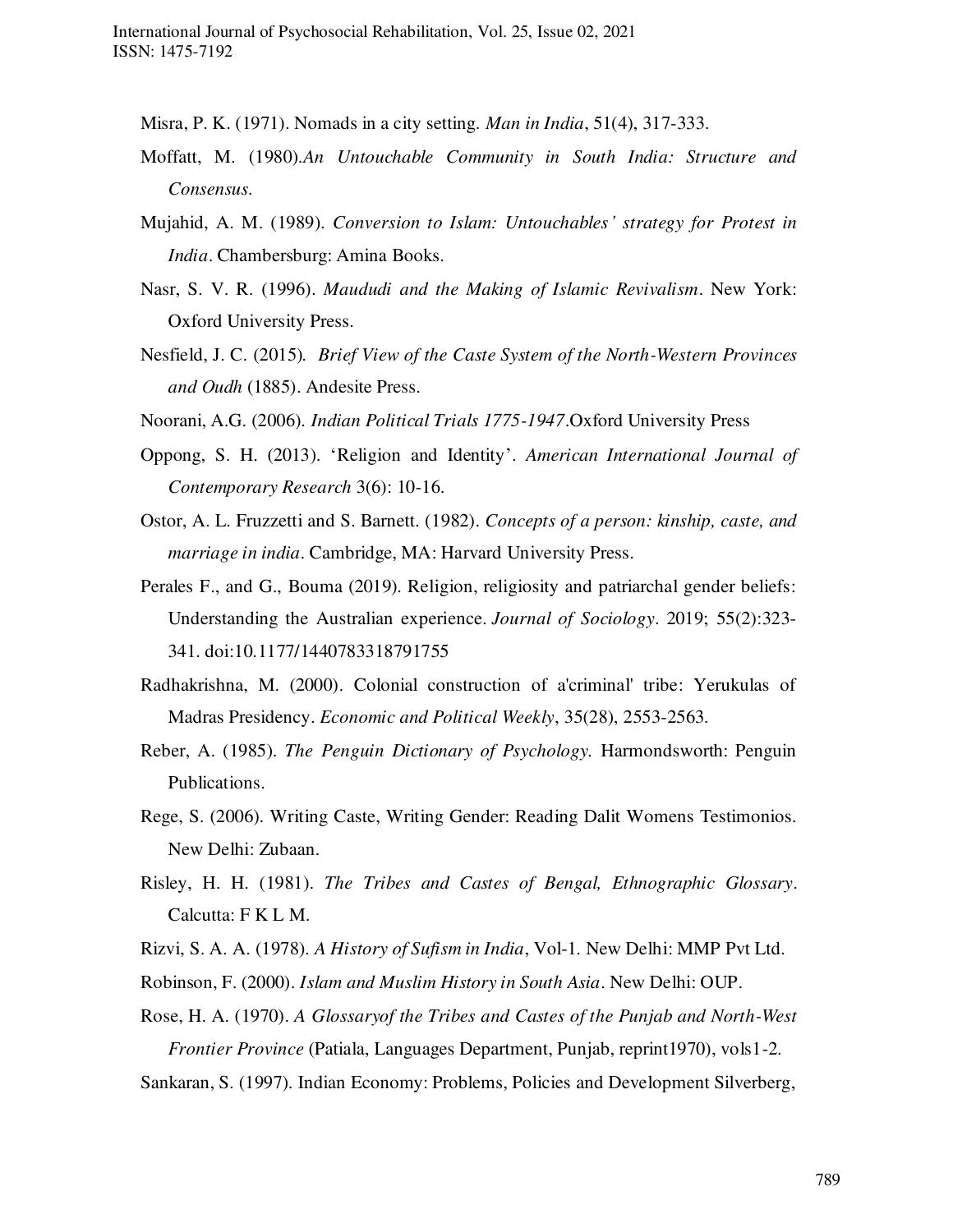James. (1984) "Social Mobility in the Caste System in India: An Interdisciplinary Symposium". *The American Journal of Sociology* 75 (3): 443-444.

Sarkar, D. R. (2006). *Dalit in India, Past and Present*. New Delhi: Serials Publishing.

Sekhon, J. (2000). *Modern India*. Boston: McGraw-Hill.

- Senart, E. C. (2019). REVIVAL: Caste in India (1930); the facts and the system. NY: Routledge.
- Shah, G. (2001). *Dalit identity and politics*. New Delhi: Sage Publications.
- Sharma, S. L., Ghuman, B. S., Parkash, Shital (2014). *Higher Education in India: The Changing Scenario.* Jaipur: Rawat Publication.
- Shinde, P. K. (2006). *Dalits and Human Rights.* India: ISHA Books.
- Sikand, Y. S. (2004a). *Caste and Dalit Muslim Relations in India*. New Delhi: Global Media Publication.
- Sikand, Y. S. (2004b). *Muslims in India since 1947: Islamic perspectives on interfaith relations.* London: Routledge Publications.
- Silverberg, J. (1984). 'Social Mobility in the Caste System in India: An Interdisciplinary Symposium'. *The American Journal of Sociology* 75 (3): 443-444.
- Singh, K. S. (1993). *People of India*, the Scheduled Caste, Vol 2<sup>nd</sup>, Anthropological Survey of India. Delhi: OUP.
- Singh, K. S. (2008). *People of India: Vol. XVI Bihar including Jharkhand, Part one*. Kolkata: Anthropological Survey of India.
- Singh, K. S. (2008). *People of India: Vol. XVI Bihar including Jharkhand, Part two*. Kolkata: Seagull Books.
- Smith, B. K. (1994). *Classifying the Universe: the Ancient Indian Varna System and the Origins of Caste.* New York: Oxford UP.
- Spiro, M. G. (2000).*International Encyclopaedia of Tribal Religion, Vol 1*. New Delhi: Cosmo Publication.
- Srinivas, M.N. (1952). *Religion and Society among the Coorgs of South India*. Delhi: McGraw-Hill.
- Swarankar, R. C. (1999). A Short note on Nat: a nomadic community of Eastern Rajasthan. *Man and Life*, Vol 25(3-4).